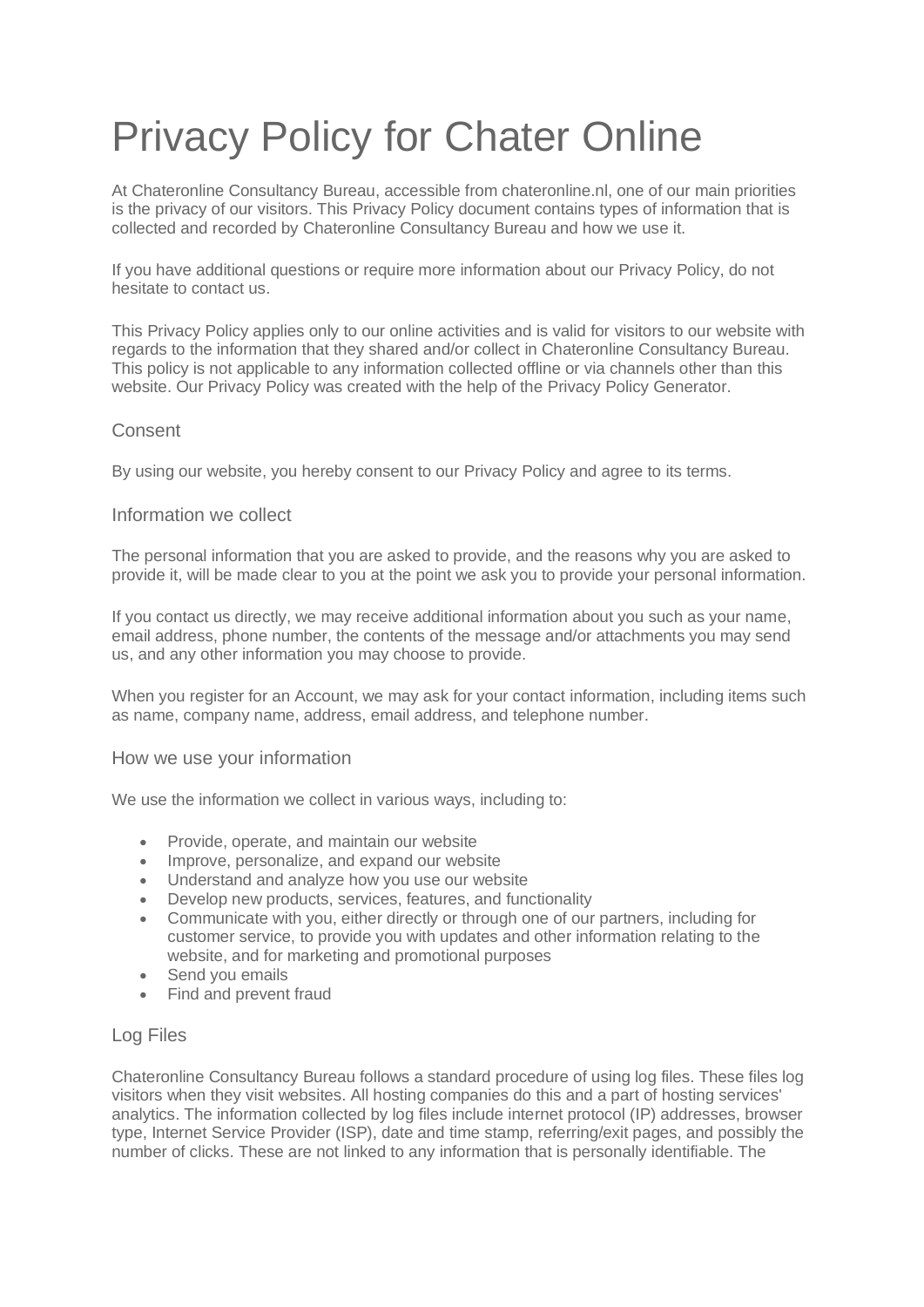purpose of the information is for analyzing trends, administering the site, tracking users' movement on the website, and gathering demographic information.

## Advertising Partners Privacy Policies

You may consult this list to find the Privacy Policy for each of the advertising partners of Chateronline Consultancy Bureau.

Third-party ad servers or ad networks uses technologies like cookies, JavaScript, or Web Beacons that are used in their respective advertisements and links that appear on Chateronline Consultancy Bureau, which are sent directly to users' browser. They automatically receive your IP address when this occurs. These technologies are used to measure the effectiveness of their advertising campaigns and/or to personalize the advertising content that you see on websites that you visit.

Note that Chateronline Consultancy Bureau has no access to or control over these cookies that are used by third-party advertisers.

## Third Party Privacy Policies

Chateronline Consultancy Bureau's Privacy Policy does not apply to other advertisers or websites. Thus, we are advising you to consult the respective Privacy Policies of these thirdparty ad servers for more detailed information. It may include their practices and instructions about how to opt-out of certain options.

You can choose to disable cookies through your individual browser options. To know more detailed information about cookie management with specific web browsers, it can be found at the browsers' respective websites.

## CCPA Privacy Rights (Do Not Sell My Personal Information)

Under the CCPA, among other rights, California consumers have the right to:

Request that a business that collects a consumer's personal data disclose the categories and specific pieces of personal data that a business has collected about consumers.

Request that a business delete any personal data about the consumer that a business has collected.

Request that a business that sells a consumer's personal data, not sell the consumer's personal data.

If you make a request, we have one month to respond to you. If you would like to exercise any of these rights, please contact us.

## GDPR Data Protection Rights

We would like to make sure you are fully aware of all of your data protection rights. Every user is entitled to the following:

The right to access – You have the right to request copies of your personal data. We may charge you a small fee for this service.